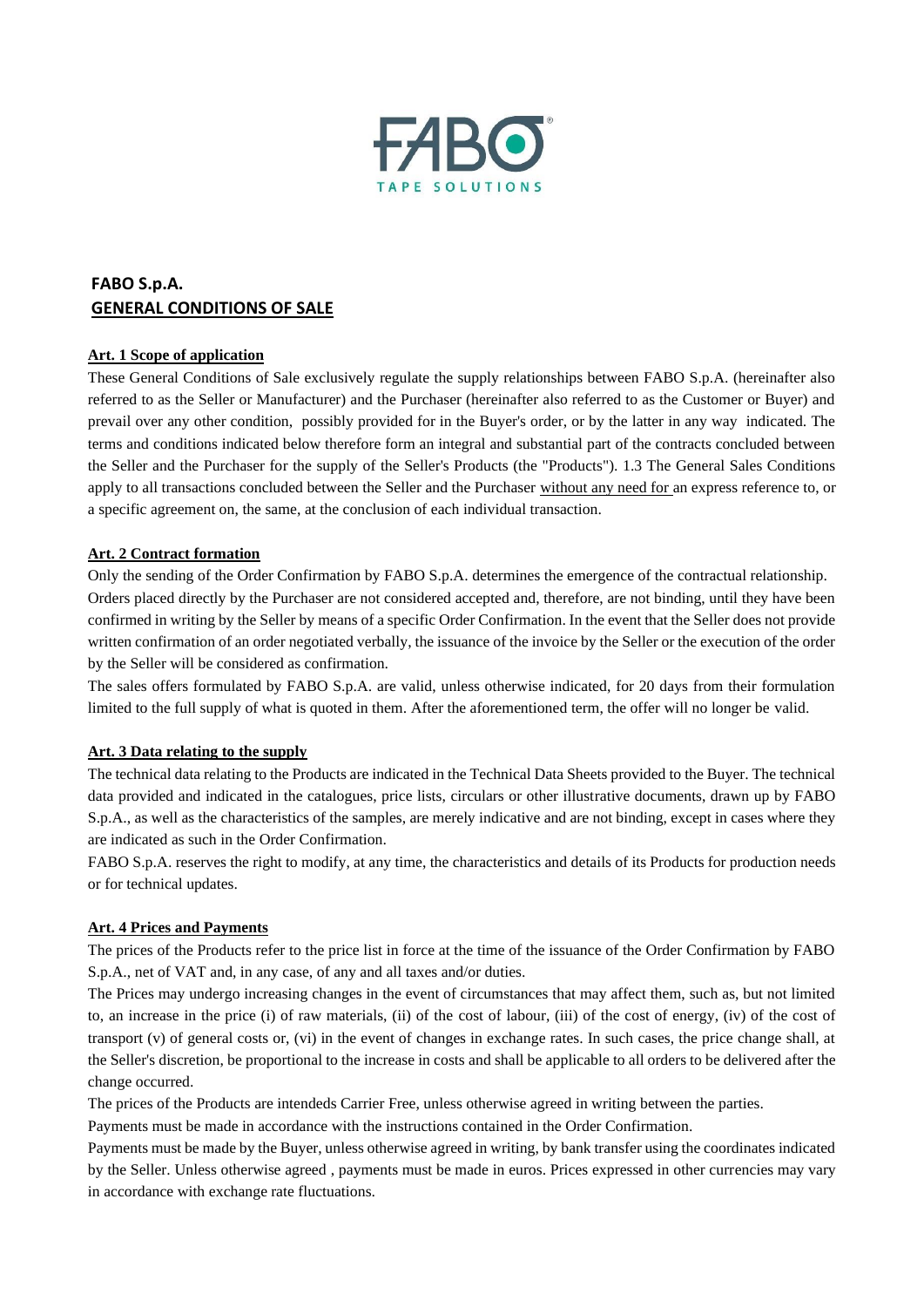Any delay or irregularity in payments gives FABO S.p.A. the right to:

a) suspend deliveries, even if unrelated to the payment in question;

b) vary the terms of payment and discount for future supplies and also request advance payment or additional guarantees;

c) demand interest on overdue payments, with effect from the due date for payment and without need for formal notice. In such case, the default interest rate will be as provided for in the regulations currently in force for commercial transactions (in particular, Italian Legislative Decree 231/2002 and subsequent amendments), subject in any case to the right to claim compensation for additional damages incurred.

The Purchaser will be required to make payments for products even in the event of exceptions, disputes or controversies that will only be defined after payment has been made.

The Purchaser waives the right to offset any debts with claims against Barozzi Srl.

# **Art. 5 - Retention of property**

The delivered Products remain the property of FABO S.p.A. until the time of full and complete payment. It is therefore understood that the Buyer will assume the risks with the delivery of the Product while acquiring the property with the full payment of the agreed price.

## **Art. 6 Delivery terms and tolerances**

The shipping terms indicated in the Seller's order confirmation are indicative and, therefore, are not to be considered as essential in favour of the Buyer. The Seller will therefore not be held responsible for any delays attributable to third-party suppliers, carriers, etc.,

Without prejudice to the foregoing, the failed/delayed shipment resulting from force majeure and/or other unforeseeable events, including, but not limited to, strikes, lockouts, provisions of the public administration, blocks of export or import possibilities, in consideration of their duration and scope, will not be attributable to the Seller who, therefore, is in any case exempt from the obligation to comply with any agreed shipping term.

Unless otherwise agreed, the supply of the Products is understood as the Carrier Free and, therefore, the risks relating to the supply pass to the Buyer at the time the Products are delivered to the carrier. If the Buyer is not in compliance with the payments relating to other supplies, the commencement of the shipping terms is suspended and FABO S.p.A. may delay shipments until the Buyer has fully paid the amounts due.

On the quantities shipped, the Buyer recognises FABO S.p.A. the tolerances for use. Unless otherwise agreed in writing, FABO S.p.A. reserves the right to process orders with a tolerance on the quantities delivered of 10%, more or less, with respect to the order confirmation.

If the Purchaser or the carrier designated by it does not take delivery of the Products, FABO S.p.A. may store them, charging the Purchaser for any related costs incurred.

# **Art. 7 Force majeure**

FABO S.p.A. will not be liable for failure to comply with contractual obligations if and to the extent that the supplies of the Product are prevented by force majeure and, therefore, by an unforeseeable event, independent of its own will, such as - by way of indication and not exhaustively - accident, breakdown of plants, fire, flood, strike, trade union unrest, social disorder, revolution, war, health emergency, act of governmental/regional/provincial authorities, which interfere with the execution of the Contract.

# **Art. 8 Technical standards**

Barozzi Srl products are compliant with legislation and technical regulations in force in Italy. The Buyer shall therefore assume responsibility for verifying any existing differences between Italian regulations and those in force in the country of product destination, holding Barozzi Srl indemnified.

FABO S.p.A. guarantees the performance of the Products manufactured solely and exclusively in relation to uses, destinations, applications, tolerances, etc. expressly indicated by it and in any case compliant with the technical data sheets**.**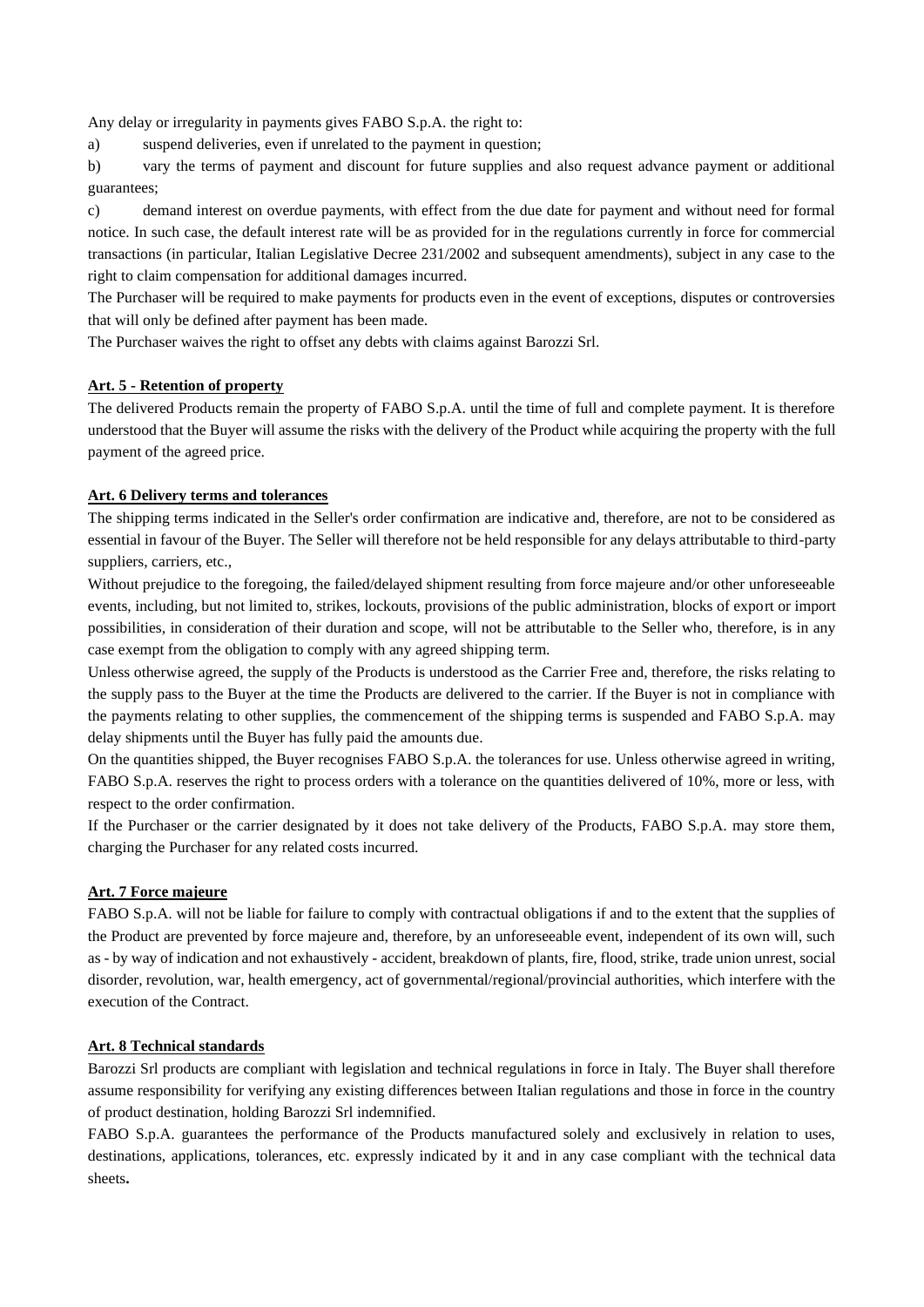## **Art. 9 Patents**

FABO S.p.A. assumes no responsibility for any violation of industrial property rights of third parties and for which the Buyer will be solely responsible for all those Products manufactured according to the design, design, instructions and/or technical specifications provided by the Buyer.

The Buyer commits and undertakes to indemnify and hold FABO S.p.A. harmless from any and all liability arising from any claim by third parties relating to any counterfeiting or infringement of industrial property rights for all those Products manufactured according to the design, design, instructions and/or technical specifications provided by the Buyer. In the event of claims by third parties, the Buyer shall promptly notify Barozzi Srl and provide assistance and any information that may be useful for contesting such claims.

#### **Art. 10 Warranty for defects and complaints**

FABO S.p.A. guarantees only that the Products supplied have the characteristics indicated in the Order Confirmation and in the technical data sheet. There is no further warranty.

FABO S.p.A. declines all responsibility in the event that the goods are not transported, stored and/or stored properly and correctly and/or for any damage resulting from improper use of the Product and/or other than that indicated on the technical data sheets also available on the website **www.fabotape.com**.

In any case, the warranty is limited to the replacement of the Product recognized by FABO S.p.A. as defective, **to the exclusion of any and all other claims by the Buyer.** 

The warranty also does not cover defects due to normal wear and tear of the Products.

Unless otherwise agreed, the warranty is valid for 12 months from the date of delivery.

The aforementioned warranty is operational provided that the Products have been correctly stored, stored, stored and used in accordance with the instructions contained in the technical data sheets provided by FABO S.p.A., no modifications or alterations have been made and that the defects found have not been caused by chemical or electrical agents.

It is the Buyer's responsibility to verify the conformity and integrity of the Products at the time of delivery.

No claim may be asserted unless full payment is made for the Product to which the claim relates.

The Purchaser shall verify product conformity and absence of visible defects no later than eight days from the date of product delivery and, in any case, before usage.

The Purchaser must report any obvious defects or faults in writing no later than 10 days from the delivery of the products, while the report of any hidden defects must be made within 10 days of the discovery of the defect and in any case not later than the warranty period.

Complaints must be submitted exclusively in writing to FABO S.p.A., indicating in detail the defects, the nonconformities found, attaching photographic material and, in any case, indicating any further element useful to ascertain that the Product subject to complaint has actually been provided by FABO S.p.A.

# **Any claim formulated in a manner different from that indicated above will not be taken into account by FABO S.p.A.**

The Buyer also lapses from the warranty if it does not allow any control requested by FABO S.p.A. and/or if it does not return the allegedly defective Products within the terms indicated by FABO S.p.A.

In the event that, following a complaint formalized in the manner indicated above, discrepancies and/or defects actually and concretely attributable to FABO S.p.A. are found, the latter may, at its discretion, issue a credit note as a discount or for returned material.

The warranty referred to in this article is absorbent and replaces the legal guarantees for defects and conformity and excludes any other possible liability of FABO S.p.A. in any case originating from the Products supplied; in particular, the Buyer may not make other claims for damages and in no case FABO S.p.A. may be held responsible for indirect or consequential damages of any nature and/or type.

FABO S.p.A. does not accept returns unless previously authorised in writing.